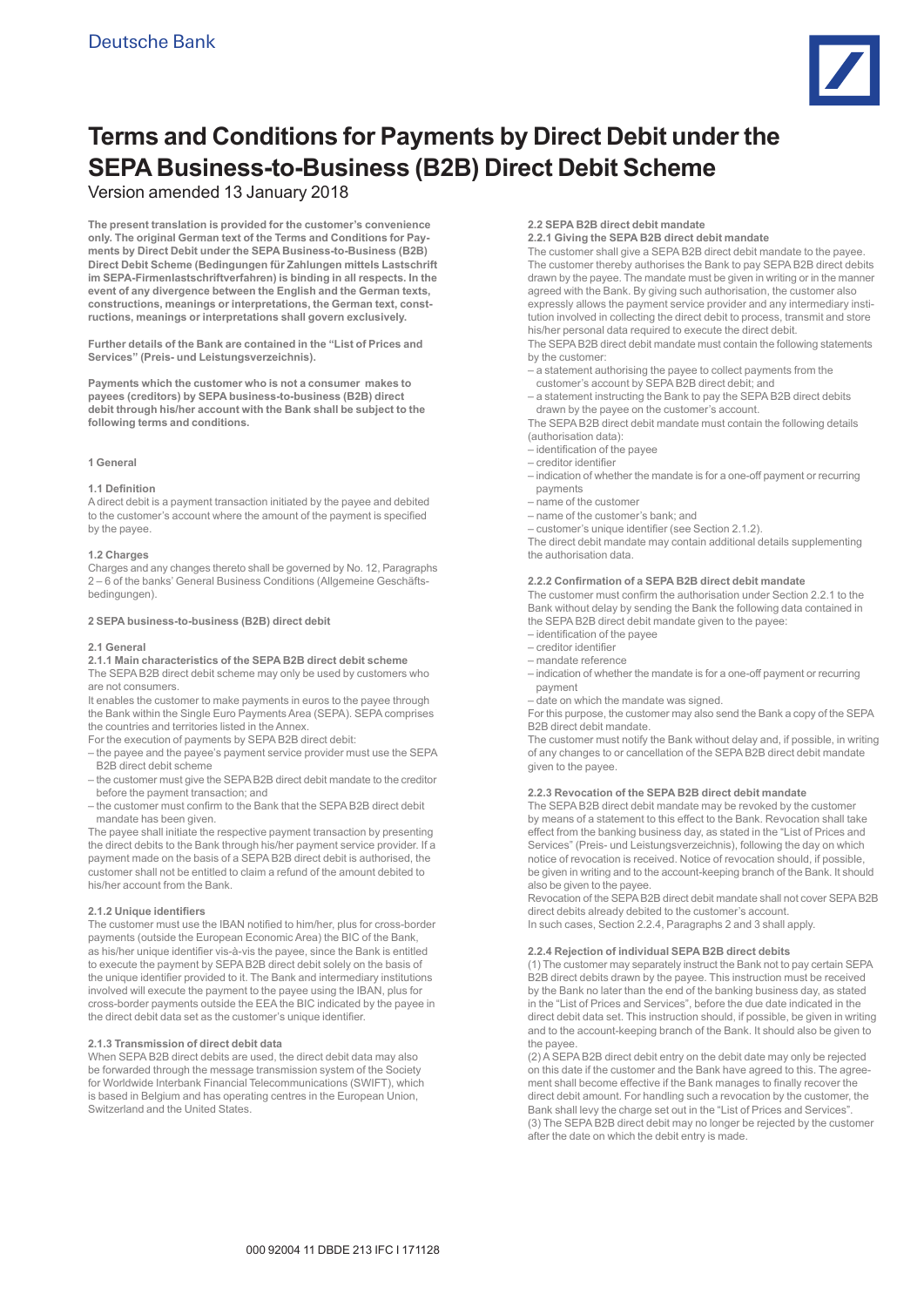

**2.3 Collection of the SEPA B2B direct debit by the payee under the SEPA B2B direct debit mandate** 

(1) The SEPA B2B direct debit mandate given by the customer shall remain with the payee. The payee shall enter the authorisation data and any additional details in the data set for collection of SEPA B2B direct debits. The respective direct debit amount shall be specified by the payee. (2) The payee shall send the data set for collection of the SEPA B2B direct debit to the Bank (payer bank) electronically through his/her payment service provider. This data set shall also represent the customer's instruction to the Bank in the SEPA B2B direct debit mandate to pay the respective SEPA B2B direct debit (see Section 2.2.1, Sentences 2 and 5). For delivery of this instruction, the Bank shall waive the form agreed for giving the SEPA B2B direct debit mandate (see Section 2.2.1, Sentence 3).

#### **2.4 Payment transaction based on the SEPA B2B direct debit**

**2.4.1 Debiting the direct debit amount to the customer's account**  (1) On receipt of SEPA B2B direct debits drawn by the payee, the amount specified by the payee shall be debited to the customer's account on the due date indicated in the direct debit data set. If the due date is not a banking business day as stated in the "List of Prices and Services", the account shall be debited on the next banking business day.

(2) The customer's account shall not be debited or a debit entry shall be cancelled no later than the third bank working day after it was made if: – the Bank has received no confirmation from the customer pursuant to Section 2.2.2

- the Bank has received notice of revocation of the SEPA B2B direct debit mandate pursuant to Section 2.2.3
- the Bank has received notice of rejection of the customer's direct debit pursuant to Section 2.2.4
- the customer does not have a sufficient credit balance on the account or sufficient credit for payment of the direct debit (lack of funds); the Bank shall not pay partial amounts
- the payer's IBAN indicated in the direct debit data set cannot be assigned to any account held by the customer with the Bank or
- the direct debit cannot be processed by the Bank because the direct data set
- does not contain a creditor identifier or contains one which is evidently wrong to the Bank
- does not contain a mandate reference
- does not indicate the date on which the mandate was given or
- does not indicate the due date.

#### **2.4.2 Payment of SEPA B2B direct debits**

SEPA B2B direct debits shall be paid if the debit entry in the customer's account has not been cancelled later than the third bank working day after it was made.

#### **2.4.3 Notification of non-execution or cancellation of the debit entry or refusal of payment**

The Bank shall inform the customer without delay, and no later than the time agreed in Section 2.4.4, of non-execution or cancellation of the debit entry (see Section 2.4.1, Paragraph 2) or refusal to pay a SEPA B2B direct debit (see Section 2.4.2). This may be done also through the agreed account information channel. The Bank shall, if possible, state the reasons and indicate ways to rectify the errors that led to the non-execution, cancellation or refusal.

For a justified refusal to pay an authorised SEPA B2B direct debit due to a lack of funds (see Section 2.4.1, Paragraph 2, fourth bullet point), the Bank shall levy the charge set out in the "List of Prices and Services".

## **2.4.4 Execution of the payment**

(1) The Bank shall be obliged to ensure that the amount debited by it to the customer's account on the basis of the SEPA B2B direct debit presented by the payee is received by the payee's payment service provider within the execution period indicated in the "List of Prices and Services" at the latest.

(2) The execution period shall commence on the due date indicated in the direct debit data set. If this date is not a banking business day as set out in the "List of Prices and Services", the execution period shall commence on the following banking business day.

(3) The Bank shall inform the customer of the execution of the payment through the agreed account information channel and at the agreed frequency.

**2.5 Preclusion of entitlement to a refund for an authorised payment** If a payment which has been made on the basis of a SEPA B2B direct debit is authorised, the customer shall not be entitled to claim a refund of the amount debited to his/her account from the Bank; any claims pursuant to Section 675x of the German Civil Code (Bürgerliches Gesetzbuch – BGB) shall be precluded.

The customer's entitlement to a refund for non-execution or incorrect execution of an authorised payment shall be determined by Section 2.6.2.

#### **2.6 Customer's entitlement to a refund and compensation 2.6.1 Refund for an unauthorised payment**

If a payment is not authorised by the customer, the Bank shall have no claim against the customer for reimbursement of its expenses. It shall be obliged to refund the amount debited to the customer's account to the customer and to restore the balance of this account to what it would be without debiting for the unauthorised payment. This obligation must have been satisfied in accordance with the "List of Prices and Services" by no later than the end of the business day following the day on which the Bank was notified or otherwise learned that the payment was unauthorised. If the Bank has notified any competent authority in writing that it has legitimate grounds to suspect fraudulent conduct on the part of the customer, the Bank shall review and perform its obligation under Sentence 2 without delay if the suspected fraud is not confirmed.

#### **2.6.2 Compensation for breach of duty**

If an authorised payment is not executed, not executed correctly or executed late, or in the case of an unauthorised payment, customers shall have a claim against the Bank for compensation of the loss or damage incurred as a result – besides any claims for restitution under Sections 667 and 812 ff. of the German Civil Code – in accordance with the following rules:

- The Bank shall be liable for fault on its own part. If the customer has contributed to the occurrence of any loss or damage through culpable conduct, the principles of contributory negligence shall determine the extent to which the Bank and the customer must bear the loss or damage.
- The Bank shall not be liable for fault on the part of any intermediary institutions. In such cases, the Bank's liability shall be limited to the careful selection and instruction of the first intermediary institution.

(2) The Bank's liability for any loss or damage shall be limited to the amount of the direct debit, plus the charges and interest levied by the Bank. Where consequential loss or damage is involved, liability shall, in addition, be limited to a maximum of EUR 12,500 per direct debit. These limitations on liability shall not apply to deliberate intent or gross negligence by the Bank or to risks which the Bank has assumed on an exceptional basis or to unauthorised payments.

Any claims pursuant to Section 675y of the German Civil Code (Bürgerliches Gesetzbuch – BGB) shall be precluded.

#### **2.6.3 Preclusion of liability and objection**

- (1) Any liability by the Bank under Section 2.6.2 shall be precluded: – if the Bank proves to the customer that the full amount of the payment
- reached the payee's payment service provider in due time; or – if the payment was executed in conformity with the incorrect unique
- payee identifier provided by the payee. In this case, the customer may, however, ask the Bank to make a reasonable effort to recover the amount of the payment. If the payment amount under Sentence 2 of this sub-section cannot be recovered, the Bank shall upon written request provide the customer with all available information so that the customer can assert a claim for a refund of the payment amount. For the services under Sentences 2 and 3 of this sub-section, the Bank shall levy the charge set out in the "List of Prices and Services"

(2) Any claims by the customer under Sections 2.6.1 and 2.6.2 and any objections by the customer against the Bank as a result of non-execution or incorrect execution of payments, or as a result of unauthorised payments, shall be precluded if the customer fails to inform the Bank thereof within a period of 13 months at the latest after being debited for an unauthorised or incorrectly executed payment. This period shall start to run only once the Bank has informed the customer about the debit entry for the payment through the agreed account information channel no later than one month after the debit entry was made; otherwise, the date on which the customer is informed shall determine when the period commences. The customer may also assert compensation claims arising from the Bank's faultbased liability under Section 2.6.2 after expiry of the period referred to in Sentence 1 if he/she was prevented, through no fault of his/her own, from adhering to this period.